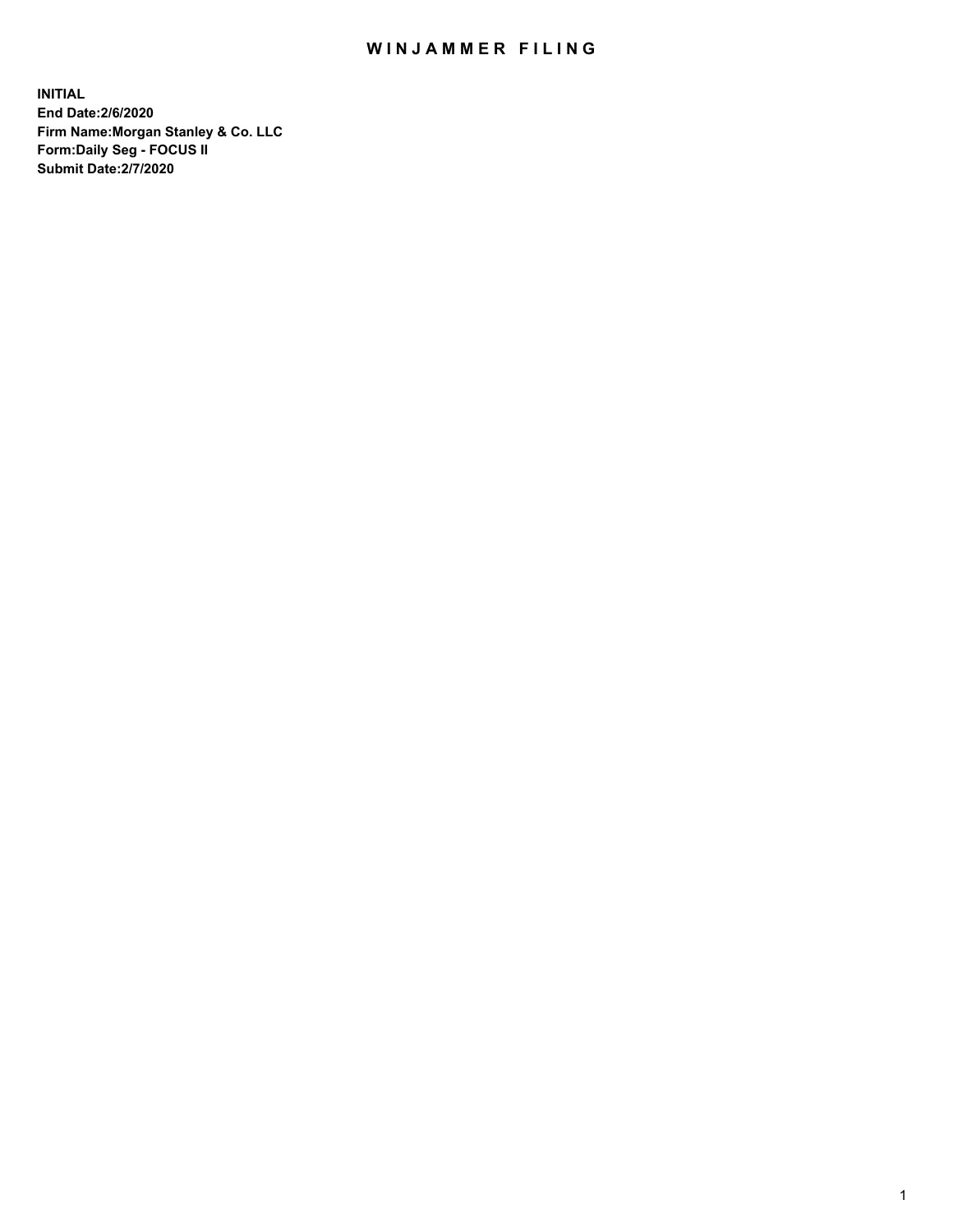**INITIAL End Date:2/6/2020 Firm Name:Morgan Stanley & Co. LLC Form:Daily Seg - FOCUS II Submit Date:2/7/2020 Daily Segregation - Cover Page**

| Name of Company                                                                                                                                                                                                                                                                                                                | <b>Morgan Stanley &amp; Co. LLC</b>                     |
|--------------------------------------------------------------------------------------------------------------------------------------------------------------------------------------------------------------------------------------------------------------------------------------------------------------------------------|---------------------------------------------------------|
| <b>Contact Name</b>                                                                                                                                                                                                                                                                                                            | <b>Ikram Shah</b>                                       |
| <b>Contact Phone Number</b>                                                                                                                                                                                                                                                                                                    | 212-276-0963                                            |
| <b>Contact Email Address</b>                                                                                                                                                                                                                                                                                                   | Ikram.shah@morganstanley.com                            |
| FCM's Customer Segregated Funds Residual Interest Target (choose one):<br>a. Minimum dollar amount: ; or<br>b. Minimum percentage of customer segregated funds required:% ; or<br>c. Dollar amount range between: and; or                                                                                                      | 235,000,000<br><u>0</u><br><u>00</u>                    |
| d. Percentage range of customer segregated funds required between: % and %.                                                                                                                                                                                                                                                    | 0 Q                                                     |
| FCM's Customer Secured Amount Funds Residual Interest Target (choose one):<br>a. Minimum dollar amount: ; or<br>b. Minimum percentage of customer secured funds required:%; or<br>c. Dollar amount range between: and; or<br>d. Percentage range of customer secured funds required between:% and%.                            | 140,000,000<br><u>0</u><br><u>0 0</u><br>0 <sub>0</sub> |
| FCM's Cleared Swaps Customer Collateral Residual Interest Target (choose one):<br>a. Minimum dollar amount: ; or<br>b. Minimum percentage of cleared swaps customer collateral required:% ; or<br>c. Dollar amount range between: and; or<br>d. Percentage range of cleared swaps customer collateral required between:% and%. | 92,000,000<br><u>0</u><br>00<br>00                      |

Attach supporting documents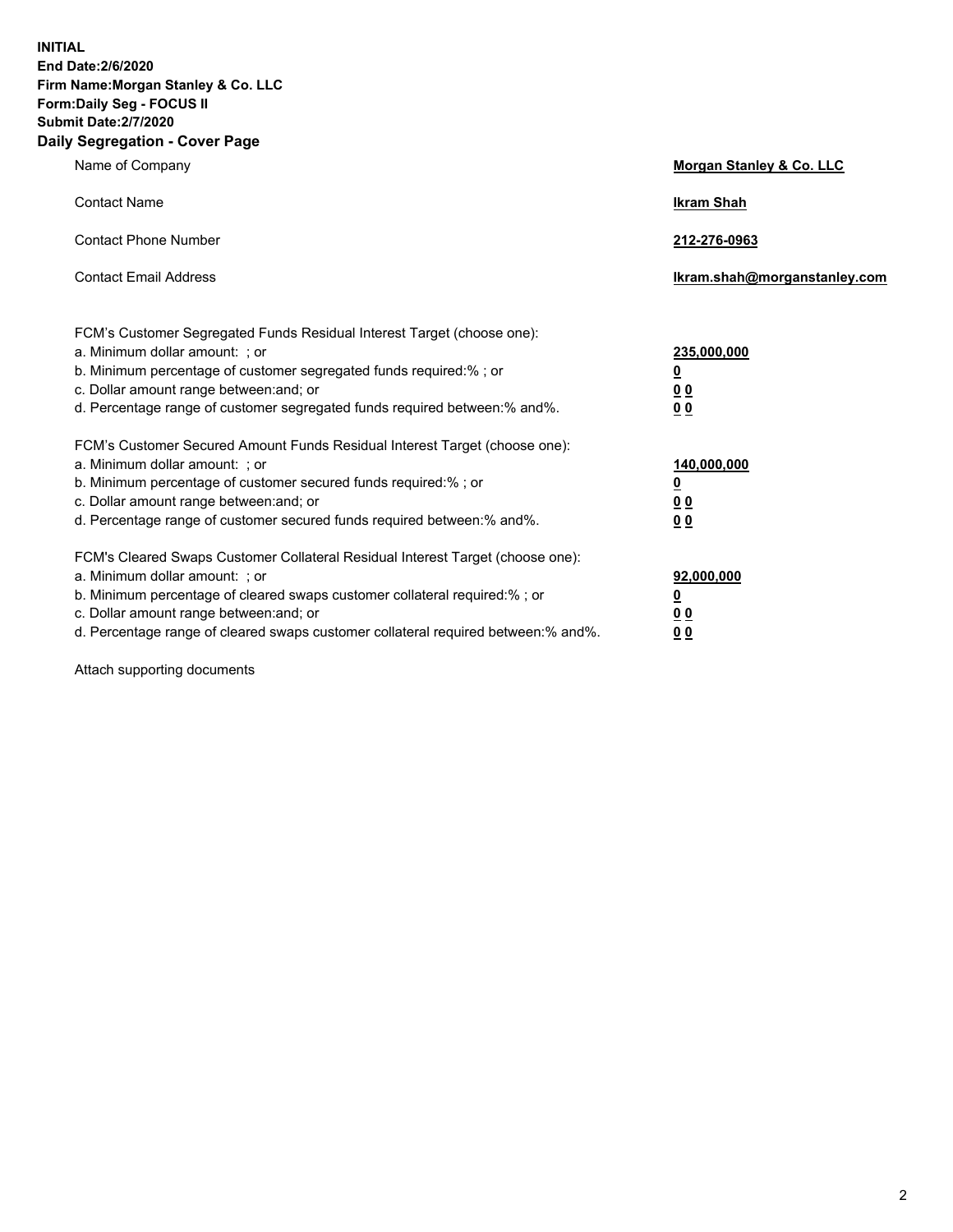|          | <b>INITIAL</b>                                                                                                               |                                           |
|----------|------------------------------------------------------------------------------------------------------------------------------|-------------------------------------------|
|          | <b>End Date: 2/6/2020</b><br>Firm Name: Morgan Stanley & Co. LLC                                                             |                                           |
|          | Form: Daily Seg - FOCUS II                                                                                                   |                                           |
|          | <b>Submit Date:2/7/2020</b>                                                                                                  |                                           |
|          | <b>Daily Segregation - Secured Amounts</b>                                                                                   |                                           |
|          |                                                                                                                              |                                           |
|          | Foreign Futures and Foreign Options Secured Amounts                                                                          |                                           |
|          | Amount required to be set aside pursuant to law, rule or regulation of a foreign                                             | $0$ [7305]                                |
|          | government or a rule of a self-regulatory organization authorized thereunder                                                 |                                           |
| 1.       | Net ledger balance - Foreign Futures and Foreign Option Trading - All Customers                                              |                                           |
|          | A. Cash                                                                                                                      | 3,434,650,378 [7315]                      |
|          | B. Securities (at market)                                                                                                    | 2,204,376,857 [7317]                      |
| 2.<br>3. | Net unrealized profit (loss) in open futures contracts traded on a foreign board of trade                                    | -139,949,356 [7325]                       |
|          | Exchange traded options                                                                                                      |                                           |
|          | a. Market value of open option contracts purchased on a foreign board of trade                                               | 6,241,623 [7335]                          |
| 4.       | b. Market value of open contracts granted (sold) on a foreign board of trade<br>Net equity (deficit) (add lines 1.2. and 3.) | -8,251,244 [7337]<br>5,497,068,258 [7345] |
| 5.       | Account liquidating to a deficit and account with a debit balances - gross amount                                            | 181,076,890 [7351]                        |
|          | Less: amount offset by customer owned securities                                                                             | -155,759,615 [7352] 25,317,275            |
|          |                                                                                                                              | [7354]                                    |
| 6.       | Amount required to be set aside as the secured amount - Net Liquidating Equity                                               | 5,522,385,533 [7355]                      |
|          | Method (add lines 4 and 5)                                                                                                   |                                           |
| 7.       | Greater of amount required to be set aside pursuant to foreign jurisdiction (above) or line                                  | 5,522,385,533 [7360]                      |
|          | 6.                                                                                                                           |                                           |
|          | FUNDS DEPOSITED IN SEPARATE REGULATION 30.7 ACCOUNTS                                                                         |                                           |
| 1.       | Cash in banks                                                                                                                |                                           |
|          | A. Banks located in the United States                                                                                        | 59,408,720 [7500]                         |
|          | B. Other banks qualified under Regulation 30.7                                                                               | 805,333,412 [7520] 864,742,132            |
|          |                                                                                                                              | [7530]                                    |
| 2.       | Securities                                                                                                                   |                                           |
|          | A. In safekeeping with banks located in the United States                                                                    | 350,484,760 [7540]                        |
|          | B. In safekeeping with other banks qualified under Regulation 30.7                                                           | 0 [7560] 350,484,760 [7570]               |
| 3.       | Equities with registered futures commission merchants                                                                        |                                           |
|          | A. Cash                                                                                                                      | 14,986,903 [7580]                         |
|          | <b>B.</b> Securities                                                                                                         | $0$ [7590]                                |
|          | C. Unrealized gain (loss) on open futures contracts                                                                          | -924,798 [7600]                           |
|          | D. Value of long option contracts                                                                                            | $0$ [7610]                                |
|          | E. Value of short option contracts                                                                                           | 0 [7615] 14,062,105 [7620]                |
| 4.       | Amounts held by clearing organizations of foreign boards of trade                                                            |                                           |
|          | A. Cash                                                                                                                      | $0$ [7640]                                |
|          | <b>B.</b> Securities                                                                                                         | $0$ [7650]                                |
|          | C. Amount due to (from) clearing organization - daily variation                                                              | $0$ [7660]                                |
|          | D. Value of long option contracts                                                                                            | $0$ [7670]                                |
|          | E. Value of short option contracts                                                                                           | 0 [7675] 0 [7680]                         |
| 5.       | Amounts held by members of foreign boards of trade                                                                           |                                           |
|          | A. Cash<br><b>B.</b> Securities                                                                                              | 2,774,159,002 [7700]                      |
|          | C. Unrealized gain (loss) on open futures contracts                                                                          | 1,853,892,097 [7710]                      |
|          | D. Value of long option contracts                                                                                            | -139,024,558 [7720]<br>6,241,623 [7730]   |
|          | E. Value of short option contracts                                                                                           | <u>-8,251,244</u> [7735] 4,487,016,920    |
|          |                                                                                                                              | [7740]                                    |
| 6.       | Amounts with other depositories designated by a foreign board of trade                                                       | $0$ [7760]                                |
| 7.       | Segregated funds on hand                                                                                                     | $0$ [7765]                                |
| 8.       | Total funds in separate section 30.7 accounts                                                                                | 5,716,305,917 [7770]                      |
| 9.       | Excess (deficiency) Set Aside for Secured Amount (subtract line 7 Secured Statement                                          | 193,920,384 [7380]                        |
|          | Page 1 from Line 8)                                                                                                          |                                           |
| 10.      | Management Target Amount for Excess funds in separate section 30.7 accounts                                                  | 140,000,000 [7780]                        |
| 11.      | Excess (deficiency) funds in separate 30.7 accounts over (under) Management Target                                           | 53,920,384 [7785]                         |
|          |                                                                                                                              |                                           |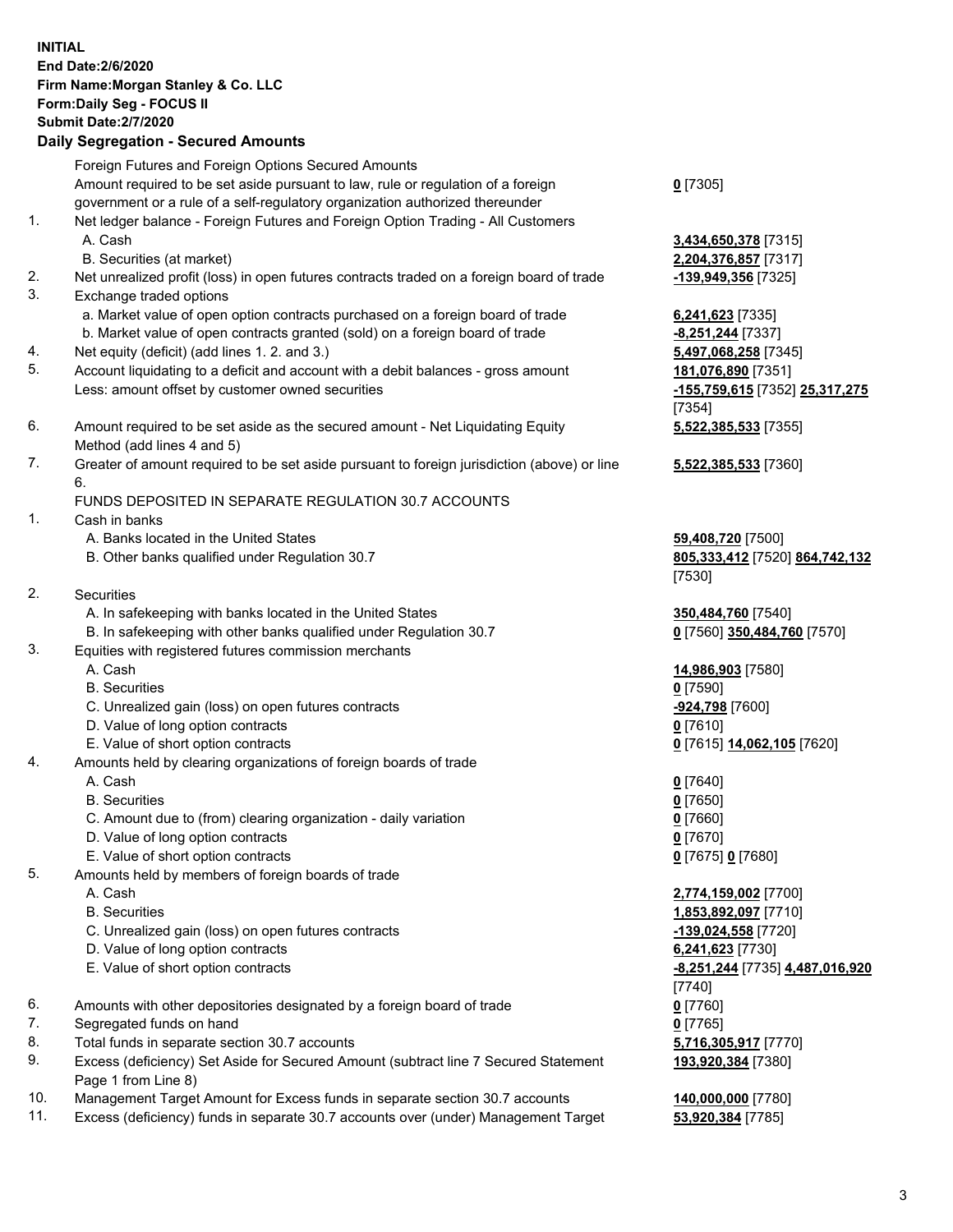**INITIAL End Date:2/6/2020 Firm Name:Morgan Stanley & Co. LLC Form:Daily Seg - FOCUS II Submit Date:2/7/2020 Daily Segregation - Segregation Statement** SEGREGATION REQUIREMENTS(Section 4d(2) of the CEAct) 1. Net ledger balance A. Cash **9,353,656,227** [7010] B. Securities (at market) **5,859,043,419** [7020] 2. Net unrealized profit (loss) in open futures contracts traded on a contract market **2,216,186,212** [7030] 3. Exchange traded options A. Add market value of open option contracts purchased on a contract market **422,028,789** [7032] B. Deduct market value of open option contracts granted (sold) on a contract market **-341,888,223** [7033] 4. Net equity (deficit) (add lines 1, 2 and 3) **17,509,026,424** [7040] 5. Accounts liquidating to a deficit and accounts with debit balances - gross amount **111,831,688** [7045] Less: amount offset by customer securities **-110,093,807** [7047] **1,737,881** [7050] 6. Amount required to be segregated (add lines 4 and 5) **17,510,764,305** [7060] FUNDS IN SEGREGATED ACCOUNTS 7. Deposited in segregated funds bank accounts A. Cash **3,819,818,646** [7070] B. Securities representing investments of customers' funds (at market) **0** [7080] C. Securities held for particular customers or option customers in lieu of cash (at market) **856,692,584** [7090] 8. Margins on deposit with derivatives clearing organizations of contract markets A. Cash **7,925,997,213** [7100] B. Securities representing investments of customers' funds (at market) **0** [7110] C. Securities held for particular customers or option customers in lieu of cash (at market) **5,002,350,835** [7120] 9. Net settlement from (to) derivatives clearing organizations of contract markets **108,180,529** [7130] 10. Exchange traded options A. Value of open long option contracts **422,028,789** [7132] B. Value of open short option contracts **-341,888,223** [7133] 11. Net equities with other FCMs A. Net liquidating equity **3,549,280** [7140] B. Securities representing investments of customers' funds (at market) **0** [7160] C. Securities held for particular customers or option customers in lieu of cash (at market) **0** [7170] 12. Segregated funds on hand **0** [7150] 13. Total amount in segregation (add lines 7 through 12) **17,796,729,653** [7180] 14. Excess (deficiency) funds in segregation (subtract line 6 from line 13) **285,965,348** [7190]

- 15. Management Target Amount for Excess funds in segregation **235,000,000** [7194]
- 16. Excess (deficiency) funds in segregation over (under) Management Target Amount Excess

**50,965,348** [7198]